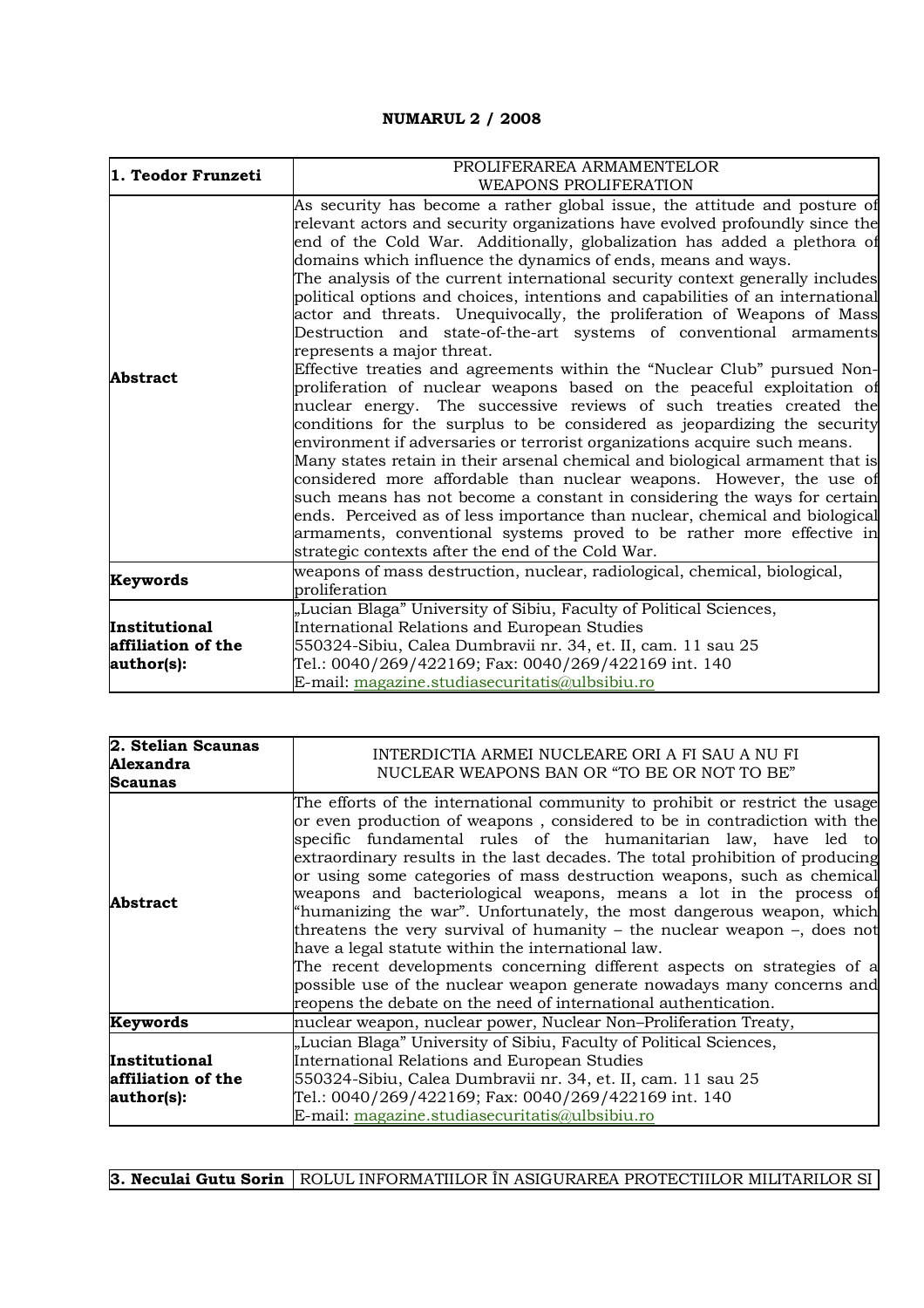| Filip                | CIVILILOR ÎN TEATRELE DE OPERATII                                           |  |
|----------------------|-----------------------------------------------------------------------------|--|
|                      | THE ROLE OF INTELLIGENCE IN REASUREING THE PROTECTION OF                    |  |
|                      | CIVILIANS AND MILITARY IN THE OPERATION FIELDS                              |  |
|                      | Time and space have always been two equal important elements, as parts of   |  |
|                      | the military actions. Nowadays, time has become more important than ever.   |  |
|                      | We do not focus on the adversary eliminating or capturing anymore, but on   |  |
| <b>Abstract</b>      | the mental shock and confusion, in a very short period of time, with        |  |
|                      | maximum effects. The increased reaction speed leads to creating the         |  |
|                      | adversary new behaviour malfunctioning, which is hard to counterattack.     |  |
|                      | Therefore, there are new opportunities to be preformed, by means of slowing |  |
|                      | down or even blocking the decision making process of the adversary.         |  |
| Keywords             | Intelligence, role of intelligence                                          |  |
|                      | "Lucian Blaga" University of Sibiu, Faculty of Political Sciences,          |  |
| <b>Institutional</b> | International Relations and European Studies                                |  |
| affiliation of the   | 550324-Sibiu, Calea Dumbravii nr. 34, et. II, cam. 11 sau 25                |  |
| author(s):           | Tel.: 0040/269/422169; Fax: 0040/269/422169 int. 140                        |  |
|                      | E-mail: magazine.studiasecuritatis@ulbsibiu.ro                              |  |

| 4. Sergiu Medar                                   | GEORGIA, ERORI DE VIZIUNE GLOBALA                                                                                                                                                                                                                                                            |
|---------------------------------------------------|----------------------------------------------------------------------------------------------------------------------------------------------------------------------------------------------------------------------------------------------------------------------------------------------|
|                                                   | GEORGIA, ERRORS OF GLOBAL VISION                                                                                                                                                                                                                                                             |
| <b>Abstract</b>                                   | Because of the Russian actions in Georgia, Russia's political decisions can<br>be analised without a global political vision. The European States couldn't<br>respond firmly because of their economic dependence of Russian resources.                                                      |
| <b>Keywords</b>                                   | Crisis in Georgia, Russian Policy, International Politics                                                                                                                                                                                                                                    |
| Institutional<br>affiliation of the<br>author(s): | "Lucian Blaga" University of Sibiu, Faculty of Political Sciences,<br>International Relations and European Studies<br>550324-Sibiu, Calea Dumbravii nr. 34, et. II, cam. 11 sau 25<br>Tel.: 0040/269/422169; Fax: 0040/269/422169 int. 140<br>E-mail: magazine.studiasecuritatis@ulbsibiu.ro |

| 5. Alexandru Kis   | PRINCIPIUL DOMINOULUI ÎN POLITICA INTERNATIONALA                            |
|--------------------|-----------------------------------------------------------------------------|
|                    | THE DOMINO'S PRINCIPLE IN FOREIGN POLICY                                    |
|                    | Because of the Russian actions in Georgia, Russia's political decisions can |
| <b>Abstract</b>    | be analised without a global political vision. The European States couldn't |
|                    | respond firmly because of their economic dependence of Russian resources.   |
| Keywords           | Domino Theory, positive Domino, Islamic theocracy, international terrorism, |
|                    | failed states, security                                                     |
|                    | "Lucian Blaga" University of Sibiu, Faculty of Political Sciences,          |
| Institutional      | International Relations and European Studies                                |
| affiliation of the | 550324-Sibiu, Calea Dumbravii nr. 34, et. II, cam. 11 sau 25                |
| author(s):         | Tel.: 0040/269/422169; Fax: 0040/269/422169 int. 140                        |
|                    | E-mail: magazine.studiasecuritatis@ulbsibiu.ro                              |

| 6. Anca Maria   | RELATIILE S.U.A.-AMERICA LATINA                                                                                                                                                                                                                                                                                                                                                                                                                                                                                                                                                                                                                                                                               |
|-----------------|---------------------------------------------------------------------------------------------------------------------------------------------------------------------------------------------------------------------------------------------------------------------------------------------------------------------------------------------------------------------------------------------------------------------------------------------------------------------------------------------------------------------------------------------------------------------------------------------------------------------------------------------------------------------------------------------------------------|
| <b>Nicolae</b>  | U.S. RELATIONS WITH LATIN AMERICA                                                                                                                                                                                                                                                                                                                                                                                                                                                                                                                                                                                                                                                                             |
| <b>Abstract</b> | The 1823 Monroe Doctrine, founder of the United States isolationism,<br>theorized the imperative for the US to break with Europe and focus on the<br>continent of America. Roosevelt, who became president of the United States<br>in 1901, believed that a U.S.-controlled canal across Central America was a<br>wital strategic interest to the U.S. Panama was controlled in 1904 by SUA,<br>which took it from Columbia. The US president then formulated<br>the Roosevelt Corollary to the Monroe Doctrine, in 1904, which asserted the<br>right of the United States to intervene in Latin American nations' affairs. In<br>lits altered state, the Monroe Doctrine would now consider Latin America as |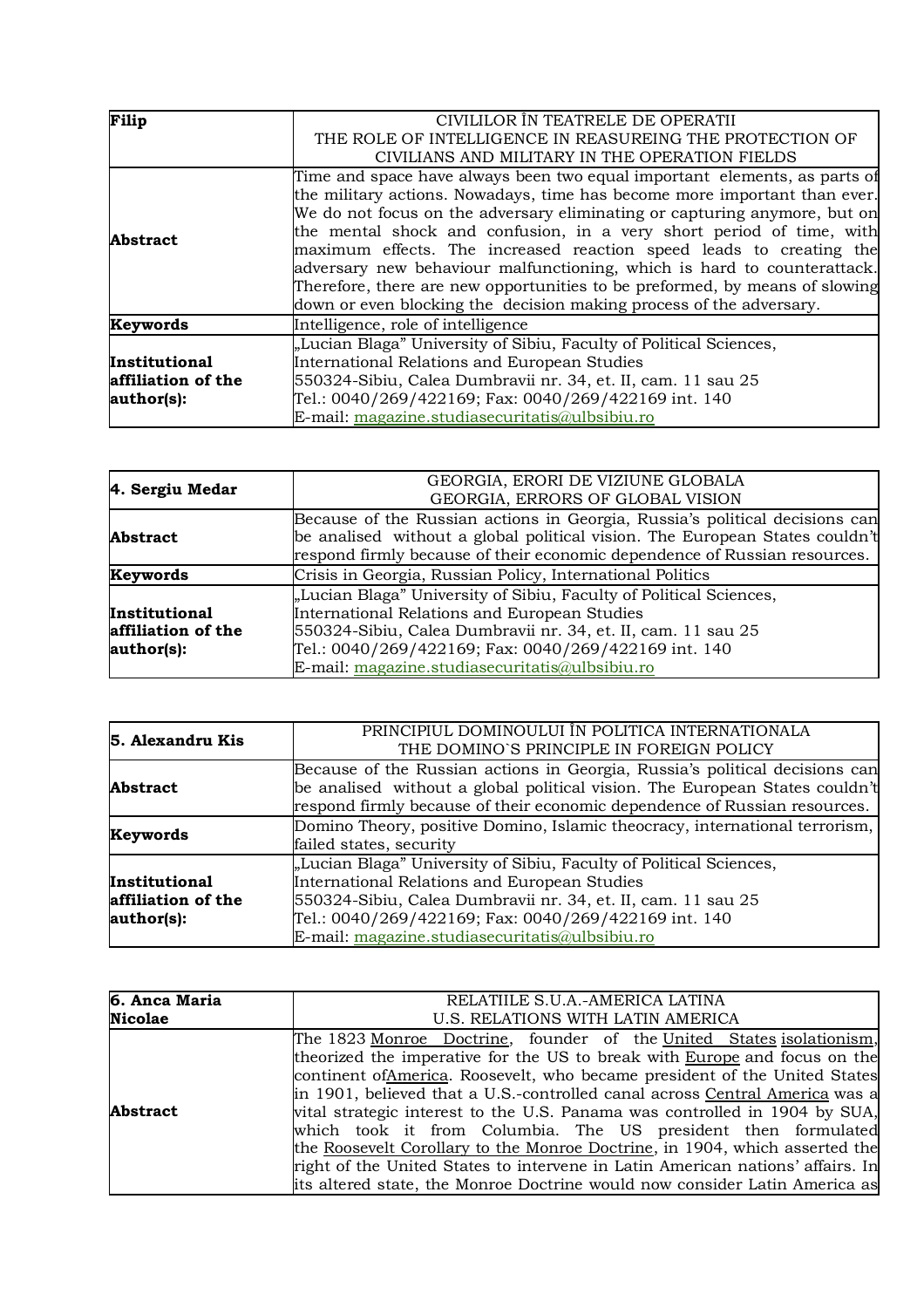|                    | an agency for expanding the U.S.                                           |  |
|--------------------|----------------------------------------------------------------------------|--|
|                    | The USA wAS involved in a series of "coup d'etat" in South America,        |  |
|                    | protecting its interests.                                                  |  |
|                    | Beginning with Cuba Crisis (1962) and continuing with China's implications |  |
|                    | in Latin America's Trade, Monroe Doctrine has begun to lose its            |  |
|                    | importance. The US influence in this region begins to diminis              |  |
| Keywords           | U.S. policy in Latin America, U.S. Foreign Affairs, Latin America, Monroe  |  |
|                    | Dotrine;                                                                   |  |
|                    | "Lucian Blaga" University of Sibiu, Faculty of Political Sciences,         |  |
| Institutional      | International Relations and European Studies                               |  |
| affiliation of the | 550324-Sibiu, Calea Dumbravii nr. 34, et. II, cam. 11 sau 25               |  |
| author(s):         | Tel.: 0040/269/422169; Fax: 0040/269/422169 int. 140                       |  |
|                    | E-mail: magazine.studiasecuritatis@ulbsibiu.ro                             |  |

| 7. Daniel Musca    | S.U.A, ISRAEL SI PROGRAMUL NUCLEAR IRANIAN                                      |  |
|--------------------|---------------------------------------------------------------------------------|--|
|                    | USA, ISRAEL AND THE IRANIAN NUCLEAR PROGRAMME                                   |  |
|                    | This paper presents an important issue on today's international scene, with     |  |
|                    | cross-reference in the past. Although the World War II is over for more than    |  |
|                    | 60 years, the weapons continued to develop more and more, especially the        |  |
|                    | mass destruction weapons. The end of the 1940 found the international           |  |
|                    | powers concerned about their combat arsenal, but not the regular one, but       |  |
|                    | nuclear, one fact that international actors faced up with a new treaty. It's    |  |
|                    | about the Non-Proliferation treaty (N.P.T.).                                    |  |
| <b>Abstract</b>    | The issue is called Iran, more precisely Iranian nuclear program. The arrows    |  |
|                    | came from Americans and Israeli, of whom officials deny the Iranian civil       |  |
|                    | purpose of their nuclear development program.                                   |  |
|                    | The conflict became much more obvious when Iranian President,                   |  |
|                    | Mohammad Ahmadinejad made some outrageous affirmations heading                  |  |
|                    | Israel. These affirmations gave the right to the U.S.A. and Israel to accuse    |  |
|                    | Teheran that it prepares itself for a new war.                                  |  |
|                    | The aspects which this paper is trying to reveal are those which follow if Iran |  |
|                    | has a nuclear capacity and the U.S.A. and Israel have the right to condemn      |  |
|                    | lit.                                                                            |  |
| Keywords           | US-Iran relations, Israel-Iran relations, Iranian nuclear programme             |  |
|                    | "Lucian Blaga" University of Sibiu, Faculty of Political Sciences,              |  |
| Institutional      | International Relations and European Studies                                    |  |
| affiliation of the | 550324-Sibiu, Calea Dumbravii nr. 34, et. II, cam. 11 sau 25                    |  |
| author(s):         | Tel.: 0040/269/422169; Fax: 0040/269/422169 int. 140                            |  |
|                    | E-mail: magazine.studiasecuritatis@ulbsibiu.ro                                  |  |

| 8. Raluca Pinete   | NATO-UE-RUSIA: PARTENERI ÎN NOUL MEDIU DE SECURITATE                                                                                                                                                                                                                                                                                                                                                                                                                                                                                     |  |
|--------------------|------------------------------------------------------------------------------------------------------------------------------------------------------------------------------------------------------------------------------------------------------------------------------------------------------------------------------------------------------------------------------------------------------------------------------------------------------------------------------------------------------------------------------------------|--|
| Alexandru Gruia    | NATO-UE-RUSSIA: PARTENERS IN THE NEW SECURITY ENVIRONMENT                                                                                                                                                                                                                                                                                                                                                                                                                                                                                |  |
| <b>Abstract</b>    | The world is facing new threats. That is why the cooperation between<br>international actors is vital. This paper analyses the different ways in which<br>NATO and EU see the Russian Federation as a partner. We will examine the<br>key domains of cooperation, results and problematic issues in order to<br>reveal the roots of those different views.<br>We will also focus on the impact of the energy issue on the policy of different<br>NATO/EU member states towards Russia, as the main supplier of gas and<br>oil in Europe. |  |
| Keywords           | NATO-Russia cooperation, NATO-Russia Council, ISAF, anti-ballistic<br>defense, pipeline politics                                                                                                                                                                                                                                                                                                                                                                                                                                         |  |
| Institutional      | "Lucian Blaga" University of Sibiu, Faculty of Political Sciences,                                                                                                                                                                                                                                                                                                                                                                                                                                                                       |  |
| affiliation of the | International Relations and European Studies                                                                                                                                                                                                                                                                                                                                                                                                                                                                                             |  |
| author(s):         | 550324-Sibiu, Calea Dumbravii nr. 34, et. II, cam. 11 sau 25                                                                                                                                                                                                                                                                                                                                                                                                                                                                             |  |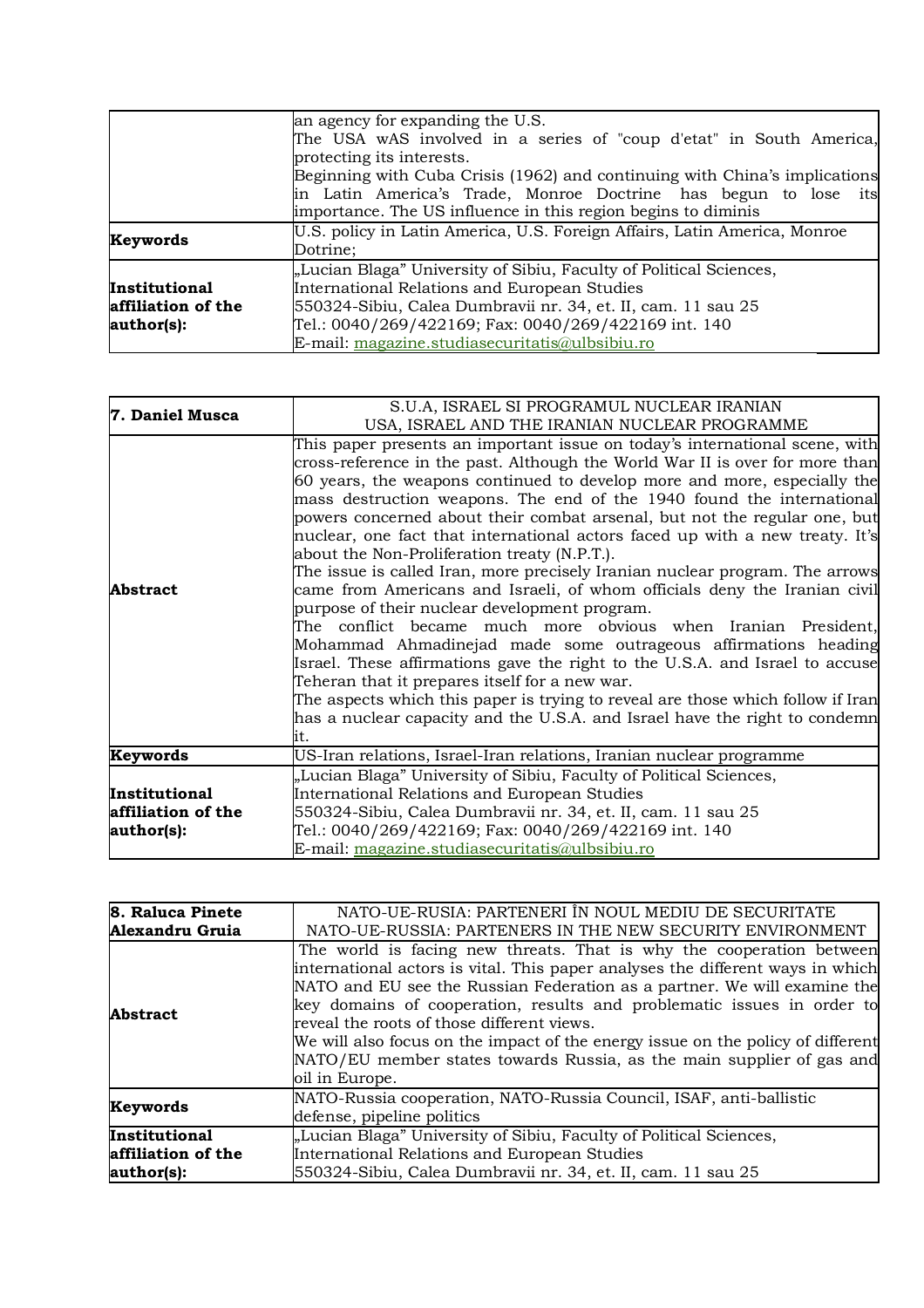| Tel.: 0040/269/422169; Fax: 0040/269/422169 int. 140 |  |
|------------------------------------------------------|--|
| $E$ -mail: magazine.studiasecuritatis@ulbsibiu.ro    |  |

| 9. Dragos Dragoman                                | SOCIAL CAPITAL AND DEMOCRATIC SUPPORT IN CENTRAL AND<br><b>EASTERN EUROPE</b><br>ROMANIA, BULGARIA AND SLOVAKIA IN COMPARATIVE PERSPECTIVE                                                                                                                                                                                                                                                                                                                                                                                                                                                                                                                                                       |  |  |
|---------------------------------------------------|--------------------------------------------------------------------------------------------------------------------------------------------------------------------------------------------------------------------------------------------------------------------------------------------------------------------------------------------------------------------------------------------------------------------------------------------------------------------------------------------------------------------------------------------------------------------------------------------------------------------------------------------------------------------------------------------------|--|--|
| <b>Abstract</b>                                   | This research paper tests the support for democracy in three Central and<br>East European countries and emphasizes the importance of cultural factors<br>for favorable attitudes towards democracy. Since other theories can not fully<br>explain growing differences between countries in the region, the theory of<br>social capital is examined.<br>The findings show the way in which social trust and civic activism are<br>related to political interest and political competence, but also to democratic<br>attitudes in all three countries. The conclusion is that civic participation is<br>essential for the spread of democratic values and the fully consolidation of<br>democracy. |  |  |
| Keywords                                          | social capital; democracy; post-communism; Romania; Bulgaria; Slovakia;<br>Eastern Europe.                                                                                                                                                                                                                                                                                                                                                                                                                                                                                                                                                                                                       |  |  |
| Institutional<br>affiliation of the<br>author(s): | "Lucian Blaga" University of Sibiu, Faculty of Political Sciences,<br>International Relations and European Studies<br>550324-Sibiu, Calea Dumbravii nr. 34, et. II, cam. 11 sau 25<br>Tel.: 0040/269/422169; Fax: 0040/269/422169 int. 140<br>E-mail: magazine.studiasecuritatis@ulbsibiu.ro                                                                                                                                                                                                                                                                                                                                                                                                     |  |  |

|                    | COMUNICAREA – ELEMENT INTRINSEC AL NEGOCIERII SI AL                           |  |  |
|--------------------|-------------------------------------------------------------------------------|--|--|
| 10. Nicoleta       | <b>DIPLOMATIEI</b>                                                            |  |  |
| Munteanu           | COMMUNICATION – INTRINSICAL ELEMENT OF NEGOCIATION AND                        |  |  |
|                    | <b>DIPLOMACY</b>                                                              |  |  |
|                    | The relation between negotiation and diplomacy can not be assumed in the      |  |  |
|                    | absence of communication. This is why we will try to see the main             |  |  |
|                    | characteristics of each term, to point out the reciprocal influences. A good  |  |  |
| <b>Abstract</b>    | negotiator is also a good communicator, as well as a good diplomat needs to   |  |  |
|                    | be a good communicator. Communication theory elements are necessary for       |  |  |
|                    | performing in negotiation or diplomacy fields.                                |  |  |
|                    | The paper will insist on the main aspects of diplomacy, as a negotiation art, |  |  |
|                    | and on the negotiation as a part of diplomacy. Having the communication       |  |  |
|                    | skills, it will be easier to achieve the diplomacy needs and also to become a |  |  |
|                    | good negotiator.                                                              |  |  |
| Keywords           | Diplomacy, negociation, communication                                         |  |  |
|                    | "Lucian Blaga" University of Sibiu, Faculty of Political Sciences,            |  |  |
| Institutional      | International Relations and European Studies                                  |  |  |
| affiliation of the | 550324-Sibiu, Calea Dumbravii nr. 34, et. II, cam. 11 sau 25                  |  |  |
| author(s):         | Tel.: 0040/269/422169; Fax: 0040/269/422169 int. 140                          |  |  |
|                    | E-mail: magazine.studiasecuritatis@ulbsibiu.ro                                |  |  |

|                 | TRANSFORMAREA STRUCTURILOR DE ORDINE PUBLICA ÎNTR-UN                              |
|-----------------|-----------------------------------------------------------------------------------|
| 11. Constantin  | <b>SERVICIU PUBLIC LOCAL</b>                                                      |
| <b>Gabar</b>    | THE TRANSFORMATION OF THE LAW ENFORCEMENT STRUCTURES IN A                         |
|                 | LOCAL PUBLIC SERVICE                                                              |
|                 | A democratic state has to protect its people's security, rights and liberties     |
|                 | shown by the constitution. The citizens give the democratic state some            |
| <b>Abstract</b> | attributes to assure their security.                                              |
|                 | So, the state forbides violence $-$ excepting personal defence $-$ the coercitive |
|                 | right belonging to the state only. To implement and respect the                   |